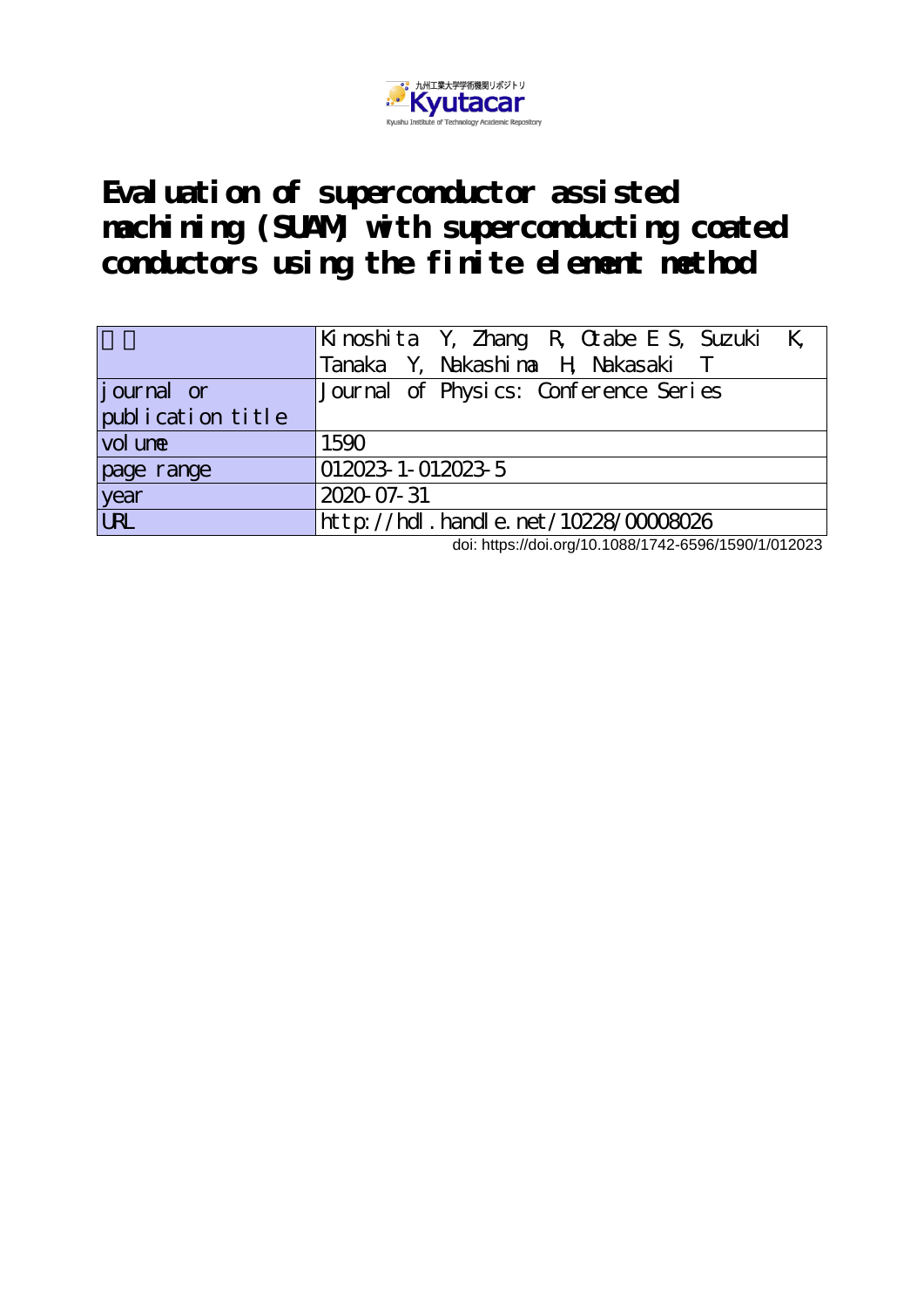### **PAPER • OPEN ACCESS**

## Evaluation of superconductor assisted machining (SUAM) with superconducting coated conductors using the finite element method

To cite this article: Y Kinoshita et al 2020 J. Phys.: Conf. Ser. **1590** 012023

View the [article online](https://doi.org/10.1088/1742-6596/1590/1/012023) for updates and enhancements.



# **IOP ebooks**™

Bringing together innovative digital publishing with leading authors from the global scientific community.

Start exploring the collection-download the first chapter of every title for free.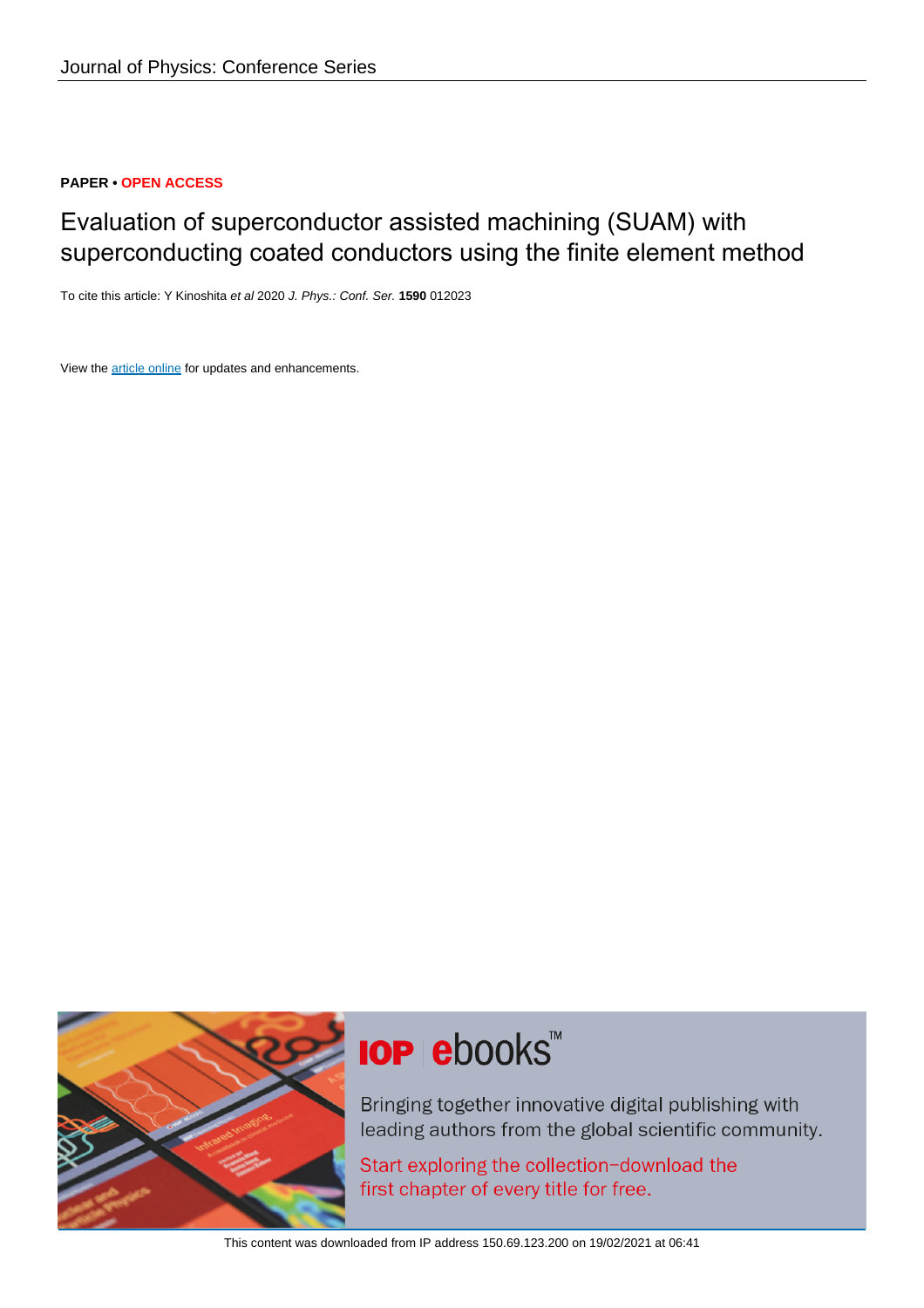Journal of Physics: Conference Series **1590** (2020) 012023

## **Evaluation of superconductor assisted machining (SUAM) with superconducting coated conductors using the finite element method**

**\*Y Kinoshita<sup>1</sup> , R Zhang<sup>1</sup> , E S Otabe<sup>1</sup> , K Suzuki<sup>2</sup> , Y Tanaka<sup>2</sup> , H Nakashima<sup>2</sup> , T Nakasaki<sup>2</sup>**

<sup>1</sup> Department of Computer Science and Electronics, Kyushu Institute of Technology, 680-4 Kawazu, Iizuka, Fukuoka 820-8502, Japan

<sup>2</sup> Department of Mechanical Information Science and Technology, Kyushu Institute of Technology, 680-4 Kawazu, Iizuka, Fukuoka 820-8502, Japan

kinoshita@aquarius10.cse.kyutech.ac.jp

**Abstract**. In the present study, we numerically calculated the magnetic levitation force for superconductor assisted machining (SUAM) using the finite element method. Although we usually use bulk superconductors for magnetic levitation in SUAM, we herein considered magnetic levitation using superconductor-coated conductors. We were able to explain the experimental results on the forces of the coated conductors as well as bulk theoretically. For both bulk and coated conductor, the repulsive force was found to increase as the distance from the permanent magnet became shorter. For the coated materials, both the repulsive and attractive forces were lower than in the case of bulk superconductors. This is because the volume of superconducting material was smaller than in the case of bulk superconductors, since the overall size of both materials was the same. However, we believe that greater forces can be obtained by increasing the number of coated conductors.

#### **1. Introduction**

Both industrial products and their constituent parts are becoming increasing complex, and require manufacturing techniques such as lathe processing and magnetic polishing. However, there are restrictions due to tool interference when machining, making it difficult to apply the hollow machining method to complex shapes. In order to solve these problems, we have devised a superconductor assisted machining (SUAM) method based on flux pinning in superconductors [1]. The SUAM system uses a single-sided four-pole permanent magnet and four bulk superconductors, and magnetic levitation occurs when the permanent magnet is held in the air and cooled in a magnetic field (i.e., field cooled: FC). This permanent magnet rotates together with the superconductors. Therefore, the material can be polished from the inside by pressing the fixed permanent magnet using the bottom surface of the permanent magnet. Moreover, it is possible to restore the displacement in the horizontal direction. Using this restoring force, the SUAM system can perform cutting as well as polishing. Since the magnetic levitation tool attempts to return to its initial position, we focus on the repulsive and attractive forces. Devices that apply SUAM using bulk superconductors have been developed [2]. However, more recently, devices have been designed that use normal conductors with a superconducting coating. A magnetic field exceeding 30 T can be generated by coiled superconducting wire or tape [3], and laminated coated

Content from this work may be used under the terms of theCreative Commons Attribution 3.0 licence. Any further distribution of this work must maintain attribution to the author(s) and the title of the work, journal citation and DOI. Published under licence by IOP Publishing Ltd 1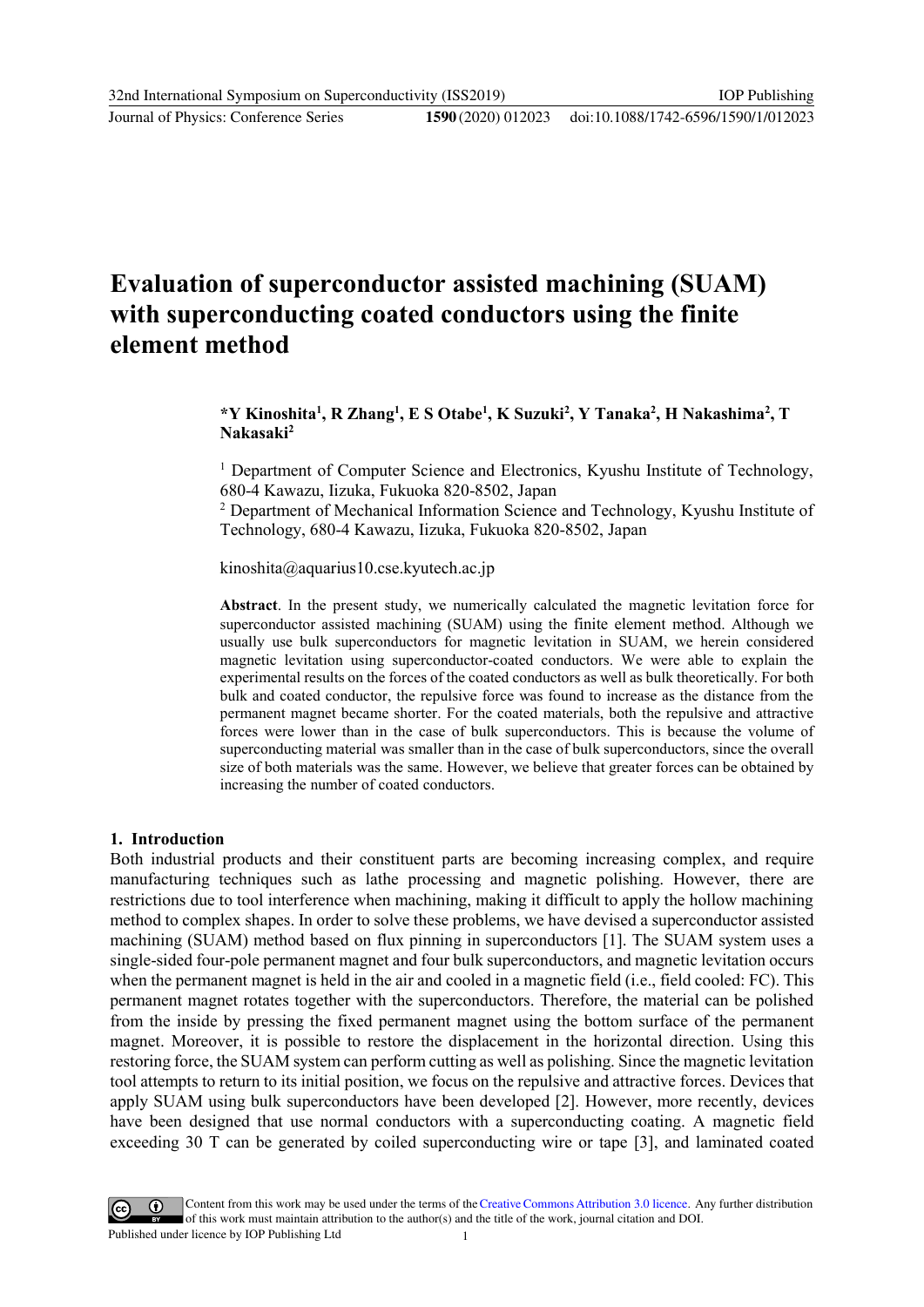| 32nd International Symposium on Superconductivity (ISS2019) | <b>IOP</b> Publishing |                                     |
|-------------------------------------------------------------|-----------------------|-------------------------------------|
| Journal of Physics: Conference Series                       | 1590 (2020) 012023    | doi:10.1088/1742-6596/1590/1/012023 |

conductors can act as a bulk material and trap a magnetic field of 7.9 T at 4.2 K by magnetizing 130 double layers of coated conductors [4]. Therefore, it is interesting to examine the use of coated conductors for SUAM.

In the present study, we carry out numerical (finite element method, FEM) and experimental investigations into the performance of bulk superconductors and superconductor-coated wires.

#### **2. Experimental methods**

For both the bulk and coating superconductors, the material used was  $GdBa_2Cu_3O_{7-\delta}$ . In the case of the bulk superconductor, the sample was a square prism with a width of 35 mm and a thickness of 10 mm. We placed six superconductor-coated conductors with a width of 5 mm and a thickness of 0.13 mm side by side, stacked 20 of these layers in the thickness direction, and bonded them together. This produced a sample with a size similar to that of the bulk superconductor, to allow easy comparison. The thickness of the superconducting layer of the used coated conductor is 2 μm, and the thickness of the substrate is 100 μm. The magnet was a 450 mT single-sided four-pole magnet with an inner diameter of 19 mm, an outer diameter of 59 mm, and a thickness of 10 mm, as shown in Fig. 1. This allows the permanent magnet to rotate to follow the rotation of the superconductors that fix the permanent magnet. To achieve this, it was first necessary to magnetize the superconductors in their normal conducting state, and then cool them to the FC state. After magnetization, the repulsive and attractive forces were measured three times, and the average was taken.



**Figure 1.** Four-pole permanent magnet used for SUAM.

#### **3. Calculation methods**

JMAG-Designer, developed by JSOL, was used for FEM calculations of the force on the magnetic levitation tool. The magnetic field dependence of the critical current density, and the  $E-J$  characteristics, were determined experimentally using bulk YBa<sub>2</sub>Cu<sub>3</sub>O<sub>7−δ</sub> [5] and a Ba<sub>2</sub>Cu<sub>3</sub>O<sub>7−δ</sub> coated conductor [6].

In the simulation, we moved the permanent magnet at a speed of 0.1 mm/s or 0.001 mm/s to determine how the force changes as the permanent magnet moves closer to or farther away from the superconducting sample. Fig. 2 shows the calculation models. The permanent magnet and the coated conductor were placed so that their centers were as shown in Fig. 2(a) and FC was performed 5 mm from the permanent magnet, as shown in Fig. 2(b). The magnet was the same permanent magnet that was used for the experiments. A similar arrangement was used for the bulk superconductor, as shown in Fig. 3. Bulk superconductors have different properties depending on the phases they contain. In the present study, a uniform structure was used for simplicity, since it was found in our previous study that the numerical calculations agreed well with the experimental results [1]. The coated sample was taken to be a laminated structure with 20 superconducting layers, each with a thickness of  $2 \mu m$ , spaced at 100 μm intervals. Experiments have been conducted with higher-density laminates, such as a 6.9-mm-thick sample containing 120 layers [7] and an 8.1-mm-thick sample containing 145 layers [8]. We used 100 μm for this calculation because of the thickness of the substrate used in the present study. For each superconductor, FC was performed at a distance of 5 mm from the permanent magnet. The forces were calculated for bulk and coated models with similar dimensions. This meant that for the coated conductor, the volume of the superconducting material was about 100 times smaller than that of the bulk superconductor. The Lorentz force exerted on the superconducting samples by the permanent magnet was determined, and the force acting on the permanent magnet was indirectly evaluated. Since the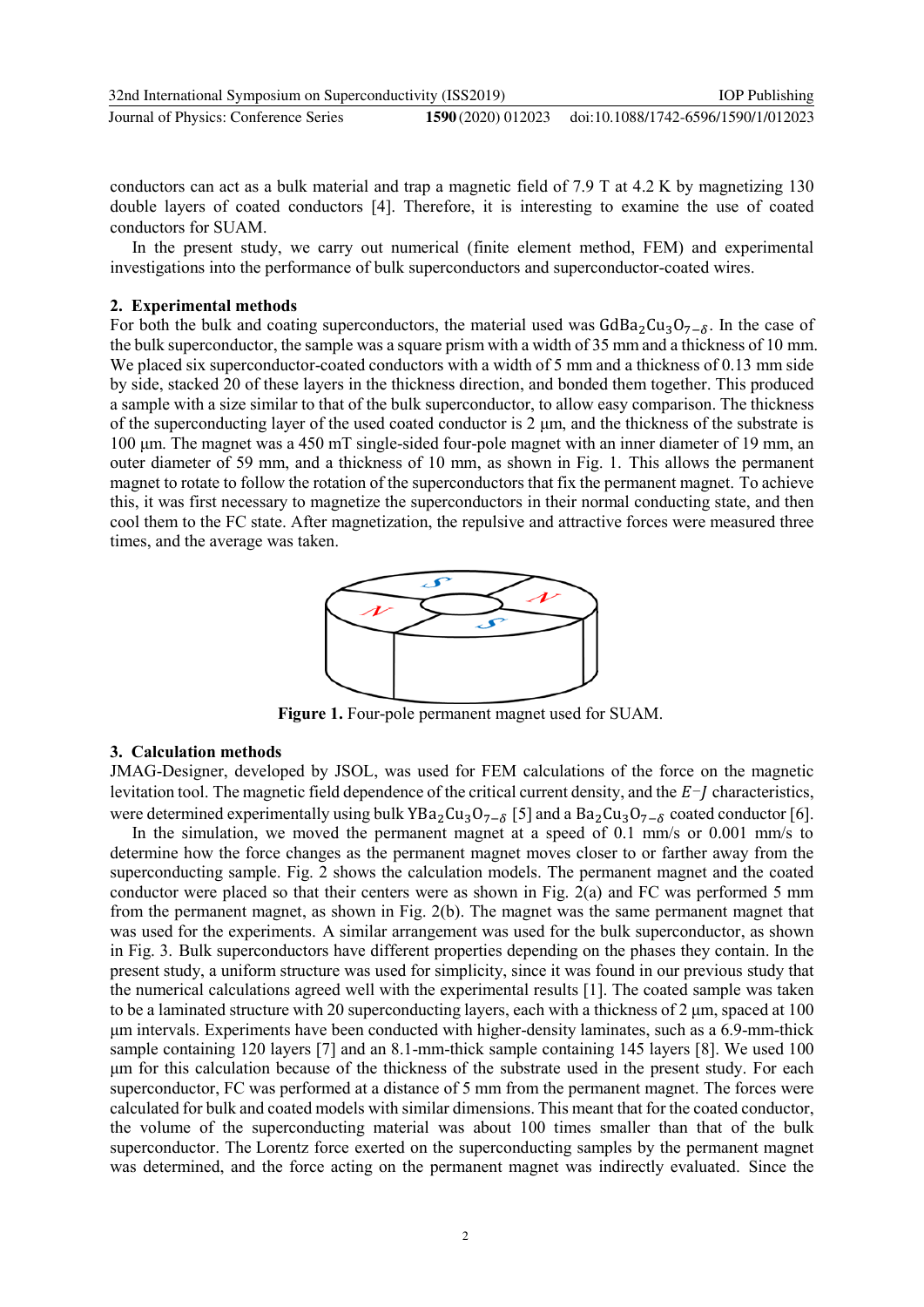purpose was to determine the magnetic levitation force acting on the superconducting samples, a finer mesh was used for the samples than for the permanent magnet. The attractive force, repulsive force, and rotational torque were then evaluated for the magnetic levitation tool.



**Figure 2.** Calculation model for coated conductors as viewed from (a) above and (b) side.



**Figure 3.** Calculation model for bulk superconductor.

#### **4. Results and discussion**

Fig. 4 shows the experimental and calculated results for the force as a function of the distance between the coated conductor and the permanent magnet when the initial magnetization position is 5 mm. The repulsive force increases as the distance from the permanent magnet decreases to the initial magnetization position. When the distance between the permanent magnet and the coated conductor is 1.0 mm, the maximum repulsive force is 3.94 N. In contrast, the attractive force increases as the distance from the initial magnetization position increases. At a distance of 6 mm from the initial magnetization position, the attractive force is at a maximum. At smaller distances, the experimental and calculated force values are similar. However, they diverge at larger distances because the attractive force reaches a peak and decreases. This is because the permanent magnet does not move away at a constant speed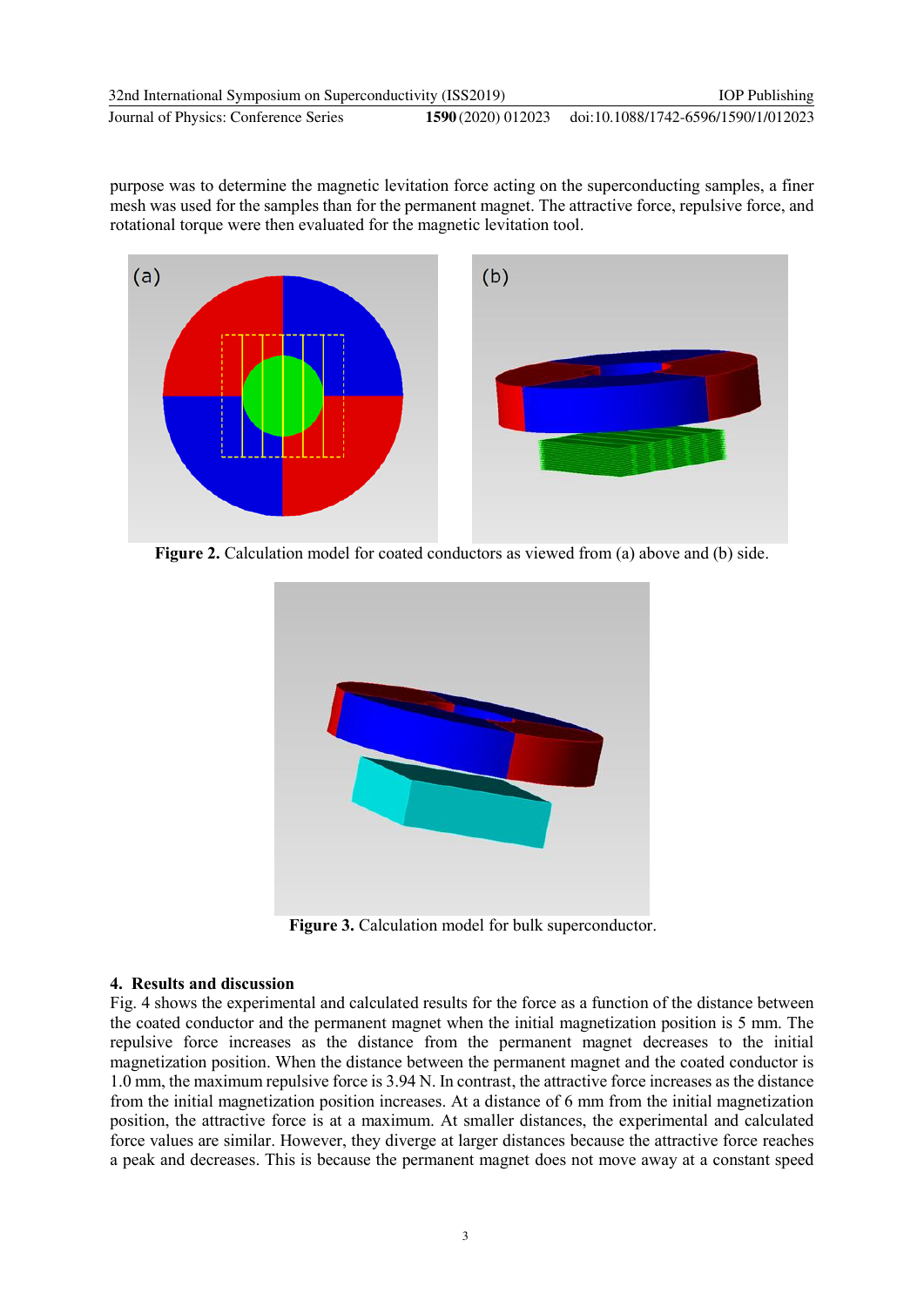| 32nd International Symposium on Superconductivity (ISS2019) | <b>IOP</b> Publishing |                                     |
|-------------------------------------------------------------|-----------------------|-------------------------------------|
| Journal of Physics: Conference Series                       | 1590 (2020) 012023    | doi:10.1088/1742-6596/1590/1/012023 |

during the experiment. The experimental values approach the calculated values by moving away at a constant speed. Also, the calculated values do not change smoothly. This is because the mesh for the coated conductor has a larger aspect ratio than that for the bulk superconductor. The calculation error increases with increasing aspect ratio, so it is larger for the coated conductor.



**Figure 4.** Repulsive and attractive forces for coated conductors.

Fig. 5(a) shows the calculated attractive force for the bulk and coated samples. When the distance to the permanent magnet is 1 mm, the force generated by the bulk superconductor is 8.67 N, whereas for the coated conductor it is 3.94 N. Fig. 5(b) shows the results for the repulsive force. For the bulk superconductor, the force is 1.20 N when the distance from the initial magnetization position is 3 mm, whereas for the coated conductor, it is 0.58 N when the distance from the initial magnetization position is 6 mm. For all distances, the values are approximately two times lower for the coated conductors. This is due to the lower volume of superconducting material in the coated conductor, and could be improved by increasing the number of layers or reducing the distance between layers. Compared with the bulk superconductor, the coated conductor has a more complicated model, so precise calculation is difficult. Moreover, since the superconducting part is thin, the amount of force change in each mesh element is large. Since the attractive force is about an order of magnitude smaller than the repulsive force, the attractive force curve for the coated conductor is not smooth. This could be improved by the use of a finer mesh.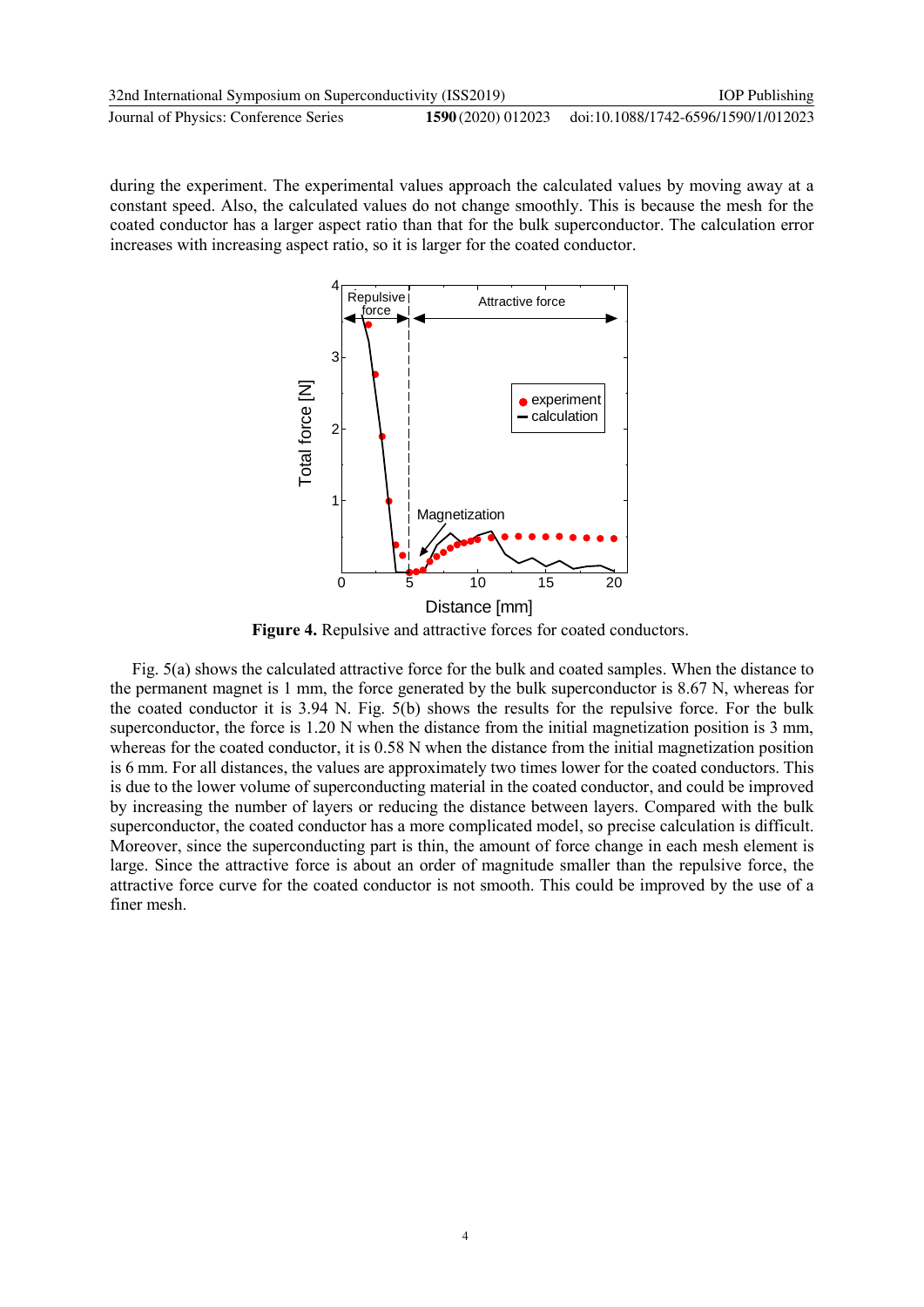Journal of Physics: Conference Series **1590** (2020) 012023



**Figure 5.** (a) Attractive force and (b) repulsive force for bulk superconductor and coated conductor. Distance from initial magnetization position [mm]

Fig. 6 shows the relation between the number of layers and the repulsive force for the coated conductor, for a distance of 1 mm from the permanent magnet. The repulsive force increases as the number of layers increases. However, even for 20 layers, it is smaller than that for a bulk superconductor of the same size. An approximate calculation shows that 38 layers can produce as much force as the bulk superconductor.



**Figure 6.** Relation between number of layers and repulsive force.

#### **5. Conclusion**

In the present study, the force acting on a superconductor-coated conductor was shown to be calculable using the finite element method. The calculation results were in good agreement with the experimental results. Both the repulsive and attractive forces were found to be smaller for the coated conductor than for the bulk superconductor, since the volume of superconducting material was lower in the former case. Even 20 layers of coated conductors were shown to produce less force than a bulk superconductor of